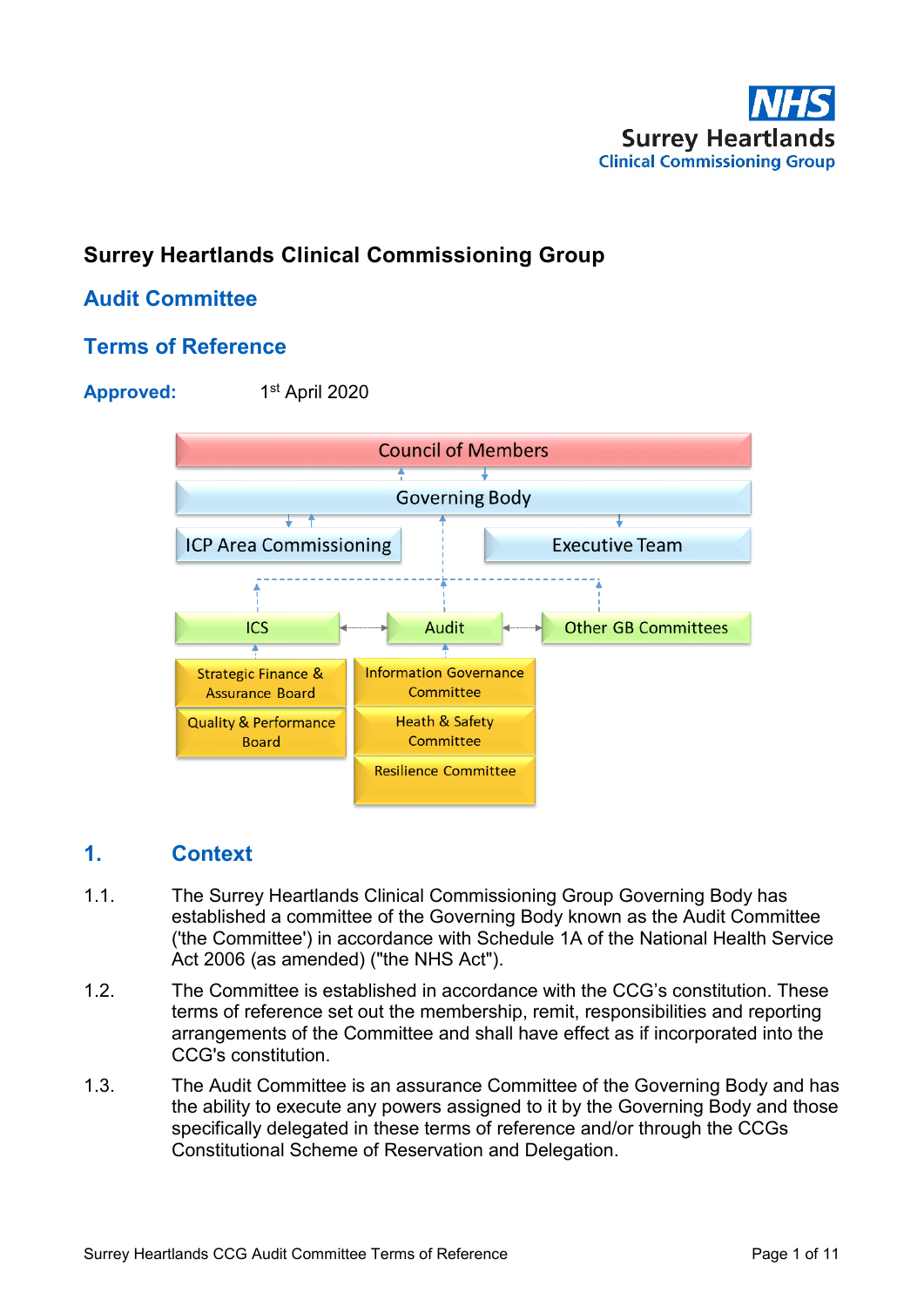1.4. The Local Audit and Accountability Act 2014 (the Act) requires every 'relevant authority' to appoint an 'Auditor Panel' to exercise functions set out in the Act (part 3, section 9). The Governing Body has resolved to nominate its Audit Committee to act as its Auditor Panel in line with schedule 4, Paragraph 1 of the 2014 Act and details of the Auditor Panel responsibilities and purpose are encompassed within the Audit Committee's terms of reference in line with the **Act** 

## **2. Purpose & Objectives**

- 2.1. The purpose of the Committee is set out in the CCG's Constitution.
- 2.2. The Committee provides the Governing Body with an independent and objective view of the CCG's financial systems, financial information and compliance with laws, regulations and directions governing the CCG insofar as they relate to finance and corporate management.

## **3. Accountability/ Delegated Authority**

- 3.1. The Committee is accountable to the Governing Body.
- 3.2. The minutes of Committee meetings shall be formally recorded and submitted to the Governing Body. The Chair shall draw to the attention of the Governing Body any issues that require consideration by the full Governing Body or require executive action. (For clarity – Any minutes from the confidential part of a meeting (Part II) will be considered in the Part II Governing Body meeting.)
- 3.3. The Committee is authorised by the Governing Body to investigate any activity within these terms of reference. It is authorised to seek any information it requires from any member, officer or employee who are directed to co-operate with any request made by the Committee. The Committee is authorised by the Governing Body to obtain outside legal or other independent professional advice and to secure the attendance of other individuals with relevant experience and expertise if it considers necessary.
- 3.4. The Committee will report to the Governing Body at least annually on its work in support of the annual governance statement, specifically commenting on the fitness for purpose of the Governing Body Assurance Framework, the completeness and extent to which risk management is embedded in the organisation, the integration of governance arrangements and the appropriateness of the self-assessment against the NHS England Assurance Framework for CCGs.
- 3.5. The CCG's annual report shall include a section describing the work of the Committee in discharging its responsibilities.
- 3.6. The Audit Committee will approve the annual process to assess Governing Body committee effectiveness, as the work of the other committees provides relevant assurance to the Committee's own scope of work.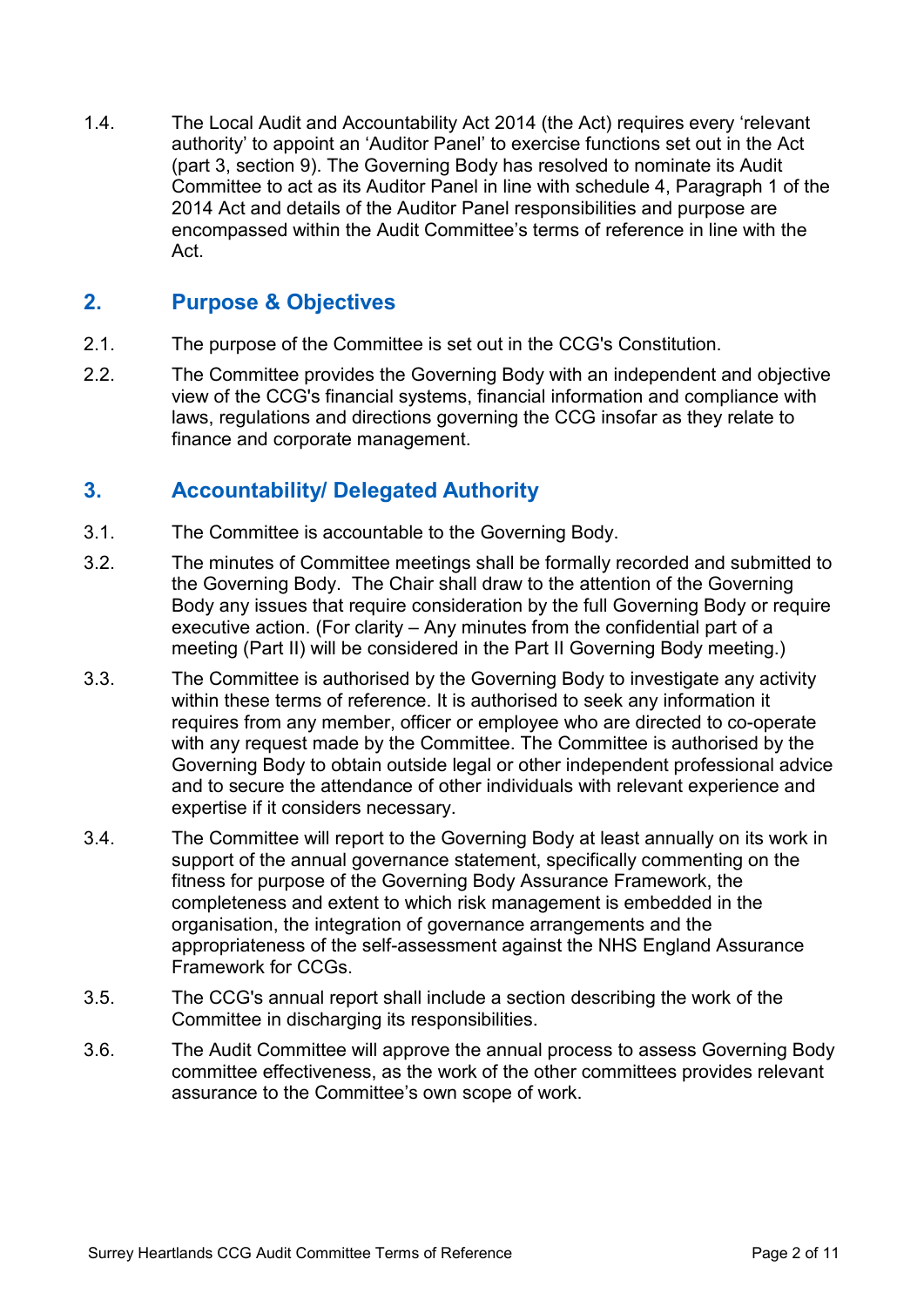# **4. Sub Committees & Delegation**

- 4.1. The Committee may delegate tasks to such individuals, sub-committees or individual members as it shall see fit, provided that any such delegations are consistent with the parties' relevant governance arrangements, are recorded in a scheme of delegation, are governed by terms of reference as appropriate and reflect appropriate arrangements for the management of conflicts of interest.
- 4.2. The Committee has established the following sub-committees and approved their Terms of Reference, with a remit to report and make recommendations.
	- Information Governance Committee
	- Health and Safety Committee
	- Resilience Sub-Group

## **5. Responsibilities**

- 5.1. The Committee will:
	- a) support the Governing Body in its governance and oversight role;
	- b) provide assurance and scrutiny on objectives and risks;
	- c) monitor the effectiveness of systems;
	- d) oversee the Assurance Framework;
	- e) oversee external audit, internal audit, local counter fraud services and other external assurance functions, ensuring an appropriate relationship with both internal and external audit is maintained;
	- f) review the CCG's annual accounts prior to their approval as set out in the Constitution;
	- g) review the Registers of interests to include CCG staff, Governing Body, Member Council and Member Practices with the assurance that this is a standing item on every Governing Body (and its Committees') agenda;
	- h) review the Register of Gifts, Hospitality and Inducements;
	- i) review the Register of Procurement Decisions and Interests;
	- j) review policies for ensuring compliance with regulatory, legal and code of conduct reporting requirements;
	- k) Oversee and receive assurance of key standards in relation to Information Governance (including the Information Governance toolkit, data exchange agreements, etc) and ensure effective governance systems are in place for implementing and monitoring these standards. This includes approving arrangements for handling Freedom of Information requests;
	- l) Oversee the preparation and approval of Corporate Governance Policies;
	- m) Oversee the arrangements for Emergency Preparedness Readiness and Resilience.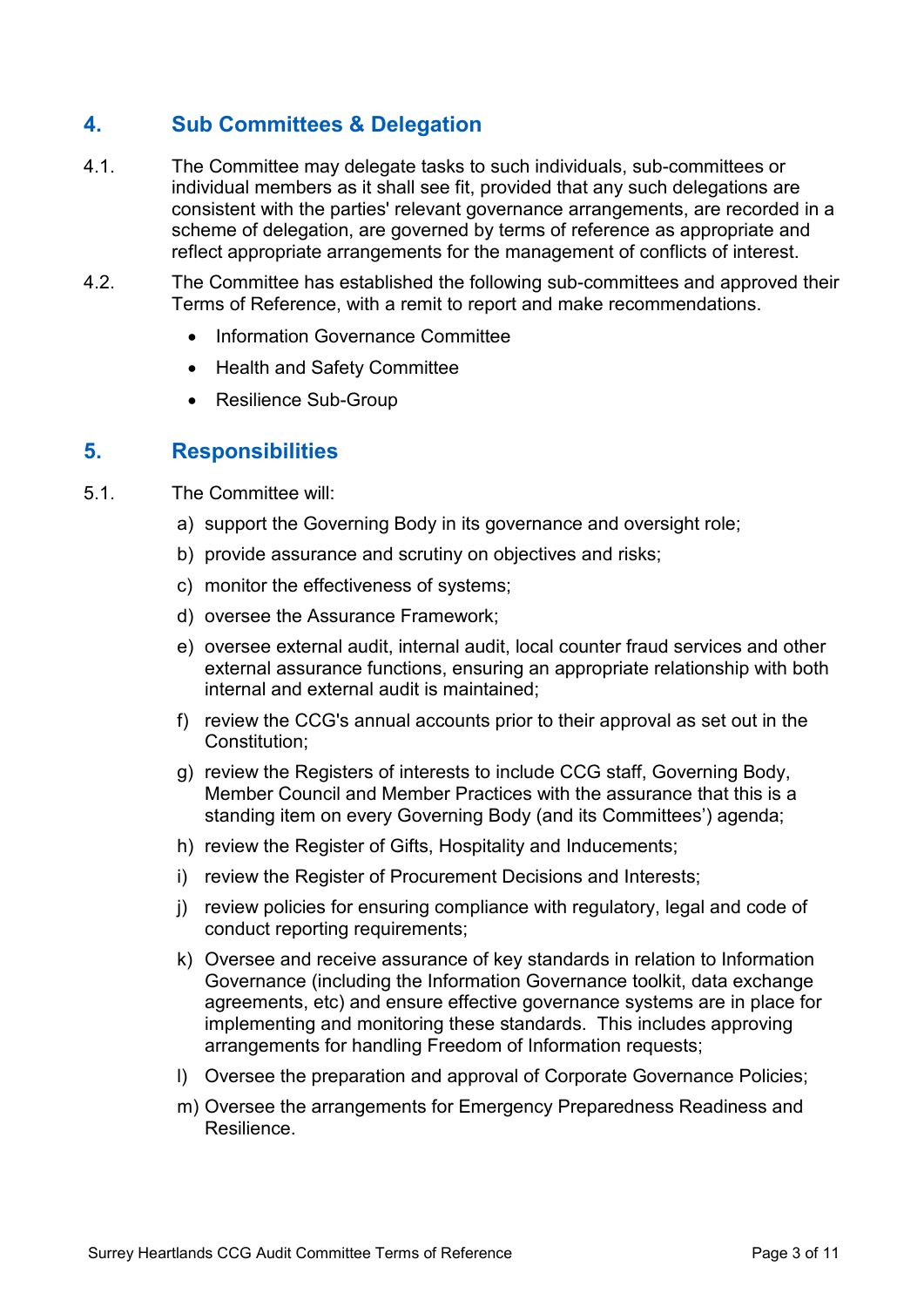### **5.2. Governance, Risk Management and Internal Control**

- 5.2.1. The Committee shall review the establishment and maintenance of an effective system of integrated governance, risk management and internal control, across the whole of the CCG's activities (both clinical and non- clinical), that supports the achievement of the CCG's objectives. In particular:
	- a) review the adequacy of all risk and control related disclosure statements (in particular the annual governance statement and any other declarations of compliance returns), together with any accompanying head of internal audit statement, external audit opinion or other appropriate independent assurances, prior to endorsement by the Governing Body;
	- b) review the adequacy of the underlying assurance processes that indicate the degree of the achievement of corporate objectives, the effectiveness of the management of principal risks and the appropriateness of the above disclosure statements;
	- c) recommend for approval CCG policies for ensuring compliance with relevant regulatory, legal and code of conduct requirements; and
	- d) recommend for approval CCG policies and procedures for all work related to fraud and corruption as set out in Secretary of State Directions and as required by NHS Counter Fraud Authority.
- 5.2.2. In carrying out this work the Committee will primarily utilise the work of internal audit, external audit and other assurance functions. It will also seek reports and assurances from directors and managers as appropriate, concentrating on the overarching systems of integrated governance, risk management and internal control, together with indicators of their effectiveness.
- 5.2.3. This will be evidenced through the Committee's use of an effective assurance framework to guide its work and that of the audit and assurance functions that report to it.
- 5.2.4. The Committee will review every decision to suspend Standing Orders.
- 5.2.5. The Committee will approve the CCG's arrangements for managing dispute resolution.
- 5.2.6. The Committee will approve the thresholds above which quotations (competitive or otherwise) or formal tenders must be obtained.
- 5.2.7. The Committee will advise on individual cases for the write off of losses or making of special payments above the limits of delegation to the Accountable Officer and Chief Financial Officer (for losses and special payments), (to be ratified by the Governing Body).
- 5.2.8. The Committee will approve the detailed financial policies that underpin the CCG's Standing Financial Instructions.

### **5.3. Internal Audit**

5.3.1. The Committee shall ensure that there is an effective internal audit function established by the CCG that meets mandatory Public Sector Internal Audit Standards and provides appropriate independent assurance to the Committee, Chief Officer (Accountable Officer) and the Governing Body. This will be achieved by: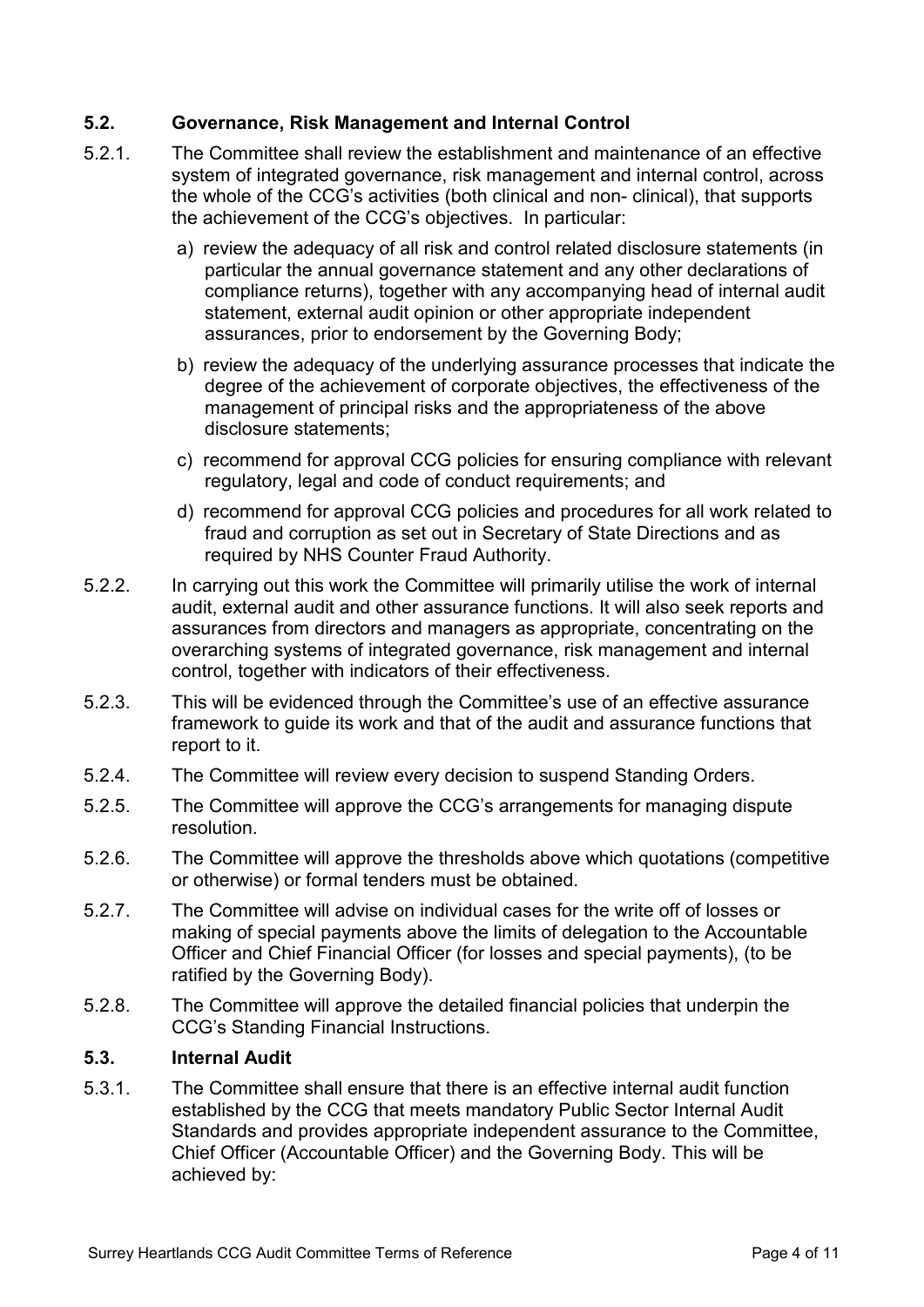- a) consideration of the provision of the internal audit service, the cost of the audit and any questions of resignation and dismissal;
- b) review and approval of the internal audit strategy, operational plan and more detailed programme of work, ensuring that this is consistent with the audit needs of the organisation as identified in the Assurance Framework;
- c) consideration of the major findings of internal audit work (and the senior team's response), and ensure co-ordination between the internal and external auditors to optimise audit resources;
- d) ensuring that the internal audit function is adequately resourced and has appropriate standing within the CCG; and
- e) annual review of the effectiveness of internal audit.

### **5.4. External Audit**

- 5.4.1. The Committee shall review the work and findings of the external auditor appointed by the Committee and consider the implications and the senior team's responses to their work. This will be achieved by:
	- a) consideration of the appointment and performance of the external auditor; including the recommendation to the Governing Body of the relevant fees to be paid;
	- b) discussion and agreement with the external auditor, before the audit commences, of the nature and scope of the audit as set out in the Annual Plan, and ensure co-ordination, as appropriate, with other external auditors in the local health economy;
	- c) discussion with the external auditors of their local evaluation of audit risks and assessment of the CCG and associated impact on the audit fee; and
	- d) reviewing all external audit reports, including agreement of the annual audit letter before submission to the Governing Body and any work carried outside the annual audit plan, together with the appropriateness of management responses.

### **5.5. Counter Fraud**

- 5.5.1. The Committee will appoint a Counter Fraud Specialist to provide specialist advice on Counter Fraud matters.
- 5.5.2. The Committee shall satisfy itself that the CCG has adequate arrangements in place for countering fraud and shall review the outcomes of counter fraud work. It shall also approve the counter fraud work programme.

### **5.6. Local Security Management**

5.6.1. The Committee will monitor and ensure compliance with Directions issued by the Secretary of State for Health on NHS security management including appointment of the Local Security Management Specialist.

### **5.7. Other Assurance Functions:**

5.7.1. The Committee shall review the findings of other significant assurance functions, both internal and external to the organisation, and consider the implications to the governance of the organisation.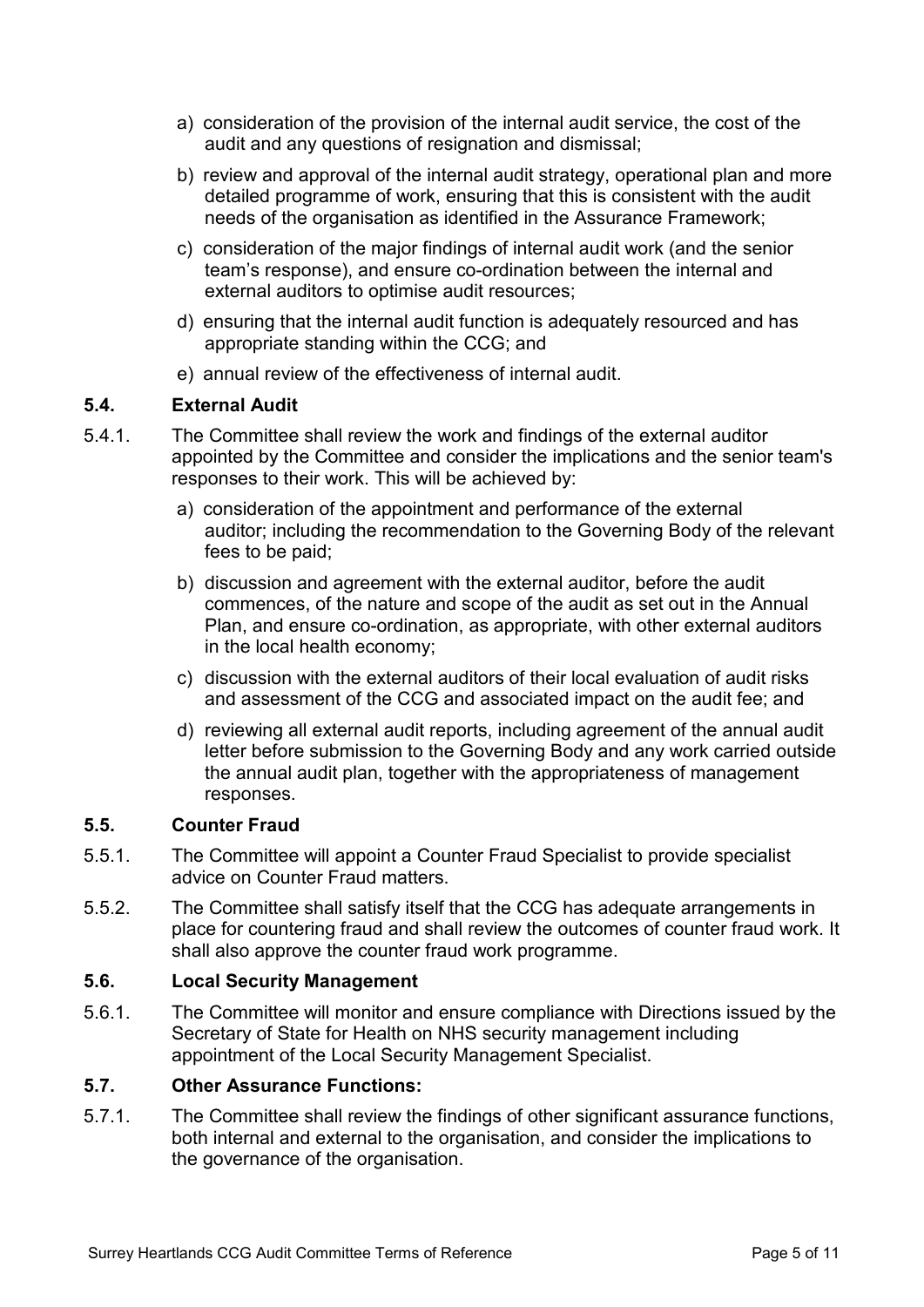- 5.7.2. These will include, but will not be limited to, any reviews by Department of Health arm's length bodies or regulators/inspectors (e.g. Care Quality Commission, NHS Resolution, etc.), professional bodies with responsibility for the performance of staff or functions (e.g. Royal Colleges, accreditation bodies, etc.).
- 5.7.3. The Committee shall discharge any other functions as under the Scheme of Reservation and Delegation.

### **5.8. Operational and Risk Management**

- 5.8.1. The Committee shall request and review reports and positive assurances from Executive Members and senior employees on the overall arrangements for governance, risk management and internal control.
- 5.8.2. The Committee may also request specific reports from individual functions within the CCG (e.g. clinical audit) and commission external advice, subject to the procurement and value for money expectations of an NHS statutory body.
- 5.8.3. The Committee shall make proposals for individual compensation payments (to be ratified by the Governing Body).

### **5.9. Financial Reporting**

- 5.9.1. The Committee shall review the annual report and financial statements before submission to the Governing Body, focusing particularly on:
	- a) the wording in the annual governance statement and other disclosures relevant to the terms of reference of the Committee;
	- b) changes in, and compliance with, accounting policies and practices;
	- c) unadjusted mis-statements in the financial statements;
	- d) significant judgments in preparing of the financial statements;
	- e) significant adjustments resulting from the audit;
	- f) letter of representation; and
	- g) qualitative aspects of financial reporting.

### **5.10. Overseeing Efficiency and Effectiveness**

- 5.10.1. The committee shall obtain assurance primarily from the Quality & Performance Board (see below) and also the Finance Assurance and Strategy Board that all services are being delivered in a high quality and safe manner, ensuring that quality sits at the heart of everything the CCG does.
- 5.10.2. The committee shall seek assurance that the principles of quality assurance and governance are integral to performance monitoring arrangements for all services commissioned by the CCG and are embedded within consultation, service development and redesign, evaluation of services and decommissioning of services.
- 5.10.3. The committee shall seek assurance regarding the Quality & Performance Board's development and implementation of the CCG's quality strategy and quality assurance framework to seek assurance that patients have effective and safe care with a positive experience of services.
- 5.10.4. The committee shall seek assurance that the CCG is fulfilling its statutory duties.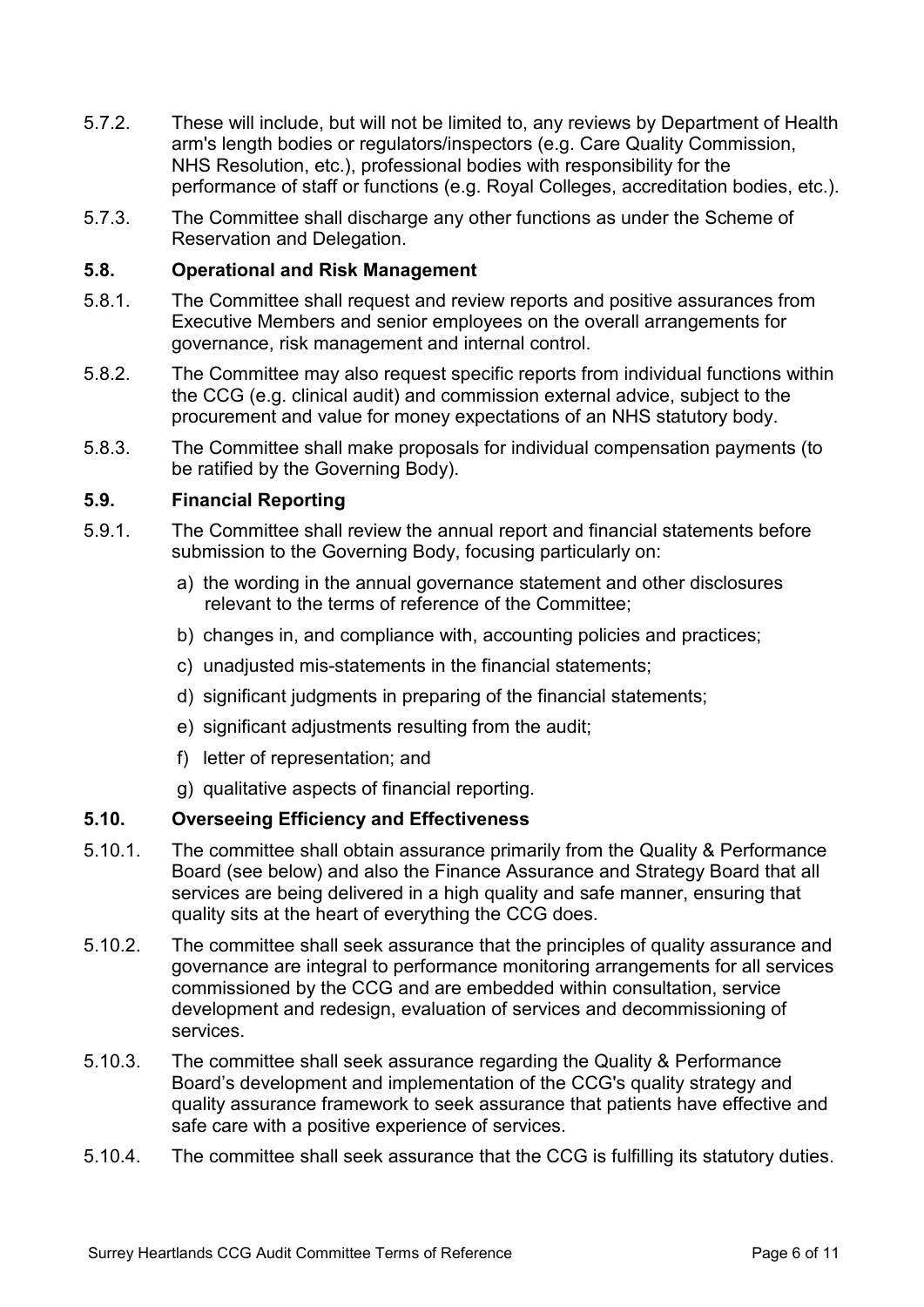# **6. Membership**

- 6.1. The Committee shall consist of the following Governing Body members:
	- Two Lay Members, one of whom will have the qualifications, expertise or experience to enable them to lead on finance and audit matters and who will be the Chair;
	- the Secondary Care Doctor or the Registered Nurse:
	- one GP Clinical Representative.

### **6.2. Appointment of Members**

- 6.2.1. The members of the Committee shall be appointed by the Governing Body.
- 6.2.2. The Chair of the Governing Body will not be a member of the Committee.
- 6.3. Members of the Committee should aim to attend all scheduled meetings. The Chair will review with the Chair of the Governing Body any circumstances in which a Member's attendance falls below 75% attendance

## **7. Co-opted members / deputies / attendees**

- 7.1. The Committee may not co-opt additional members.
- 7.2. Committee members may nominate a suitable<sup>[1](#page-6-0)</sup> deputy when necessary and subject to the approval of the Chair. All deputies should be fully briefed and the Corporate Office informed of any agreement to deputise so that quoracy can be maintained.
- 7.3. No person attending the meeting in one role can additionally act on behalf of another person as their deputy.
- 7.4. The following members of the CCG shall routinely attend meetings:
	- a) Chief Finance Officer;
	- b) Director of Corporate Affairs and Governance;
	- c) Representatives of the appointed external and internal auditors; local counter fraud provider and local security management providers.
- 7.5. Representatives from NHS Counter Fraud Authority may be invited by the Committee to attend meetings.
- 7.6. The Accountable Officer shall be invited to attend and discuss, at least annually with the Committee, the process for assurance that supports the annual governance statement. He or she shall also attend when the Committee considers the draft internal audit plan and the annual accounts.
- 7.7. Other members, officers or employees of the CCG may be invited by the Committee to attend meetings as appropriate.
- 7.8. The Chair of the Governing Body may also be invited to attend meetings of the Committee as required.

<span id="page-6-0"></span> <sup>1</sup> "Suitable" means an individual who fulfils the characteristics of 6.1 and who is not disqualified.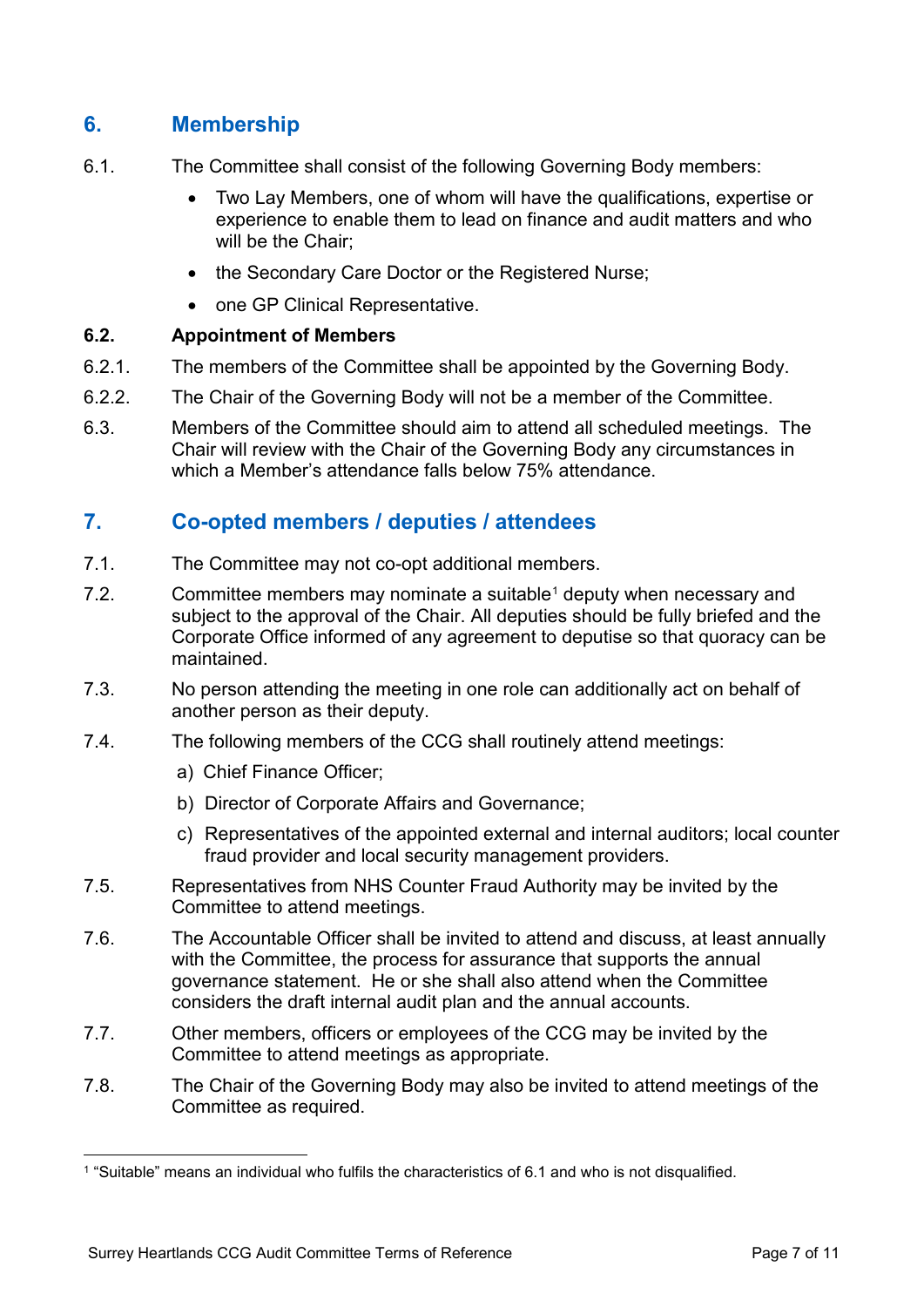7.9. Regardless of attendance, external audit, internal audit, local counter fraud and security management (NHS Counter Fraud Authority) providers will have full and unrestricted rights of access to Committee members and CCG information, in line with the CCG's Standing Financial Instructions.

## **8. Quorum**

- 8.1. A quorum shall be two Audit Committee members, which must include the Audit Chair, or nominated Deputy.
- 8.2. Nominated deputies attending committee meetings, on behalf of substantive members, will count towards quorum.
- 8.3. The Chair will decide if the meeting is quorate after any actions have been taken to manage any declared conflicts of interest.
- 8.4. If a meeting is not quorate, the Chair may adjourn the meeting to permit the appointment or co-option of additional members if necessary. The Chair will have the final decision as to their suitability.
- 8.5. Any decisions put to a vote at a Committee meeting shall be determined by a majority of the votes of members present (For clarity: members may be physically attending the meeting or participating by an agreed telecommunications link- see section [9.5\)](#page-7-0). In the case of an equal vote, the Chair shall have a second and casting vote. The chair will declare the result of the vote.

## **9. Meetings**

- 9.1. The Committee will meet at least four times per year and have an annual rolling programme of meeting dates and agenda items.
- 9.2. At least once a year, the Committee shall meet in private (without any other attendees) with:
	- the external and internal auditors:
	- the Local Counter Fraud Service.
- 9.3. The Committee will operate in accordance with the CCG's Standing Orders. The Corporate Office will be responsible for ensuring administrative support to the Committee. This will include:
	- Giving notice of meetings (including, when the Chair deems it necessary in light of the urgent circumstances, calling a meeting at short notice)
	- Issuing an agenda and supporting papers to each member and attendee no later than 5 days before the date of the meeting;
	- Ensuring an accurate record (minutes) of the meeting.
- 9.4. The committee will meet in private. Agendas and papers (excluding Meeting Minutes) will not be published.
- <span id="page-7-0"></span>9.5. Meetings may be held by conference call or by electronic means, so long as the technology provides live and uninterrupted conferencing facilities.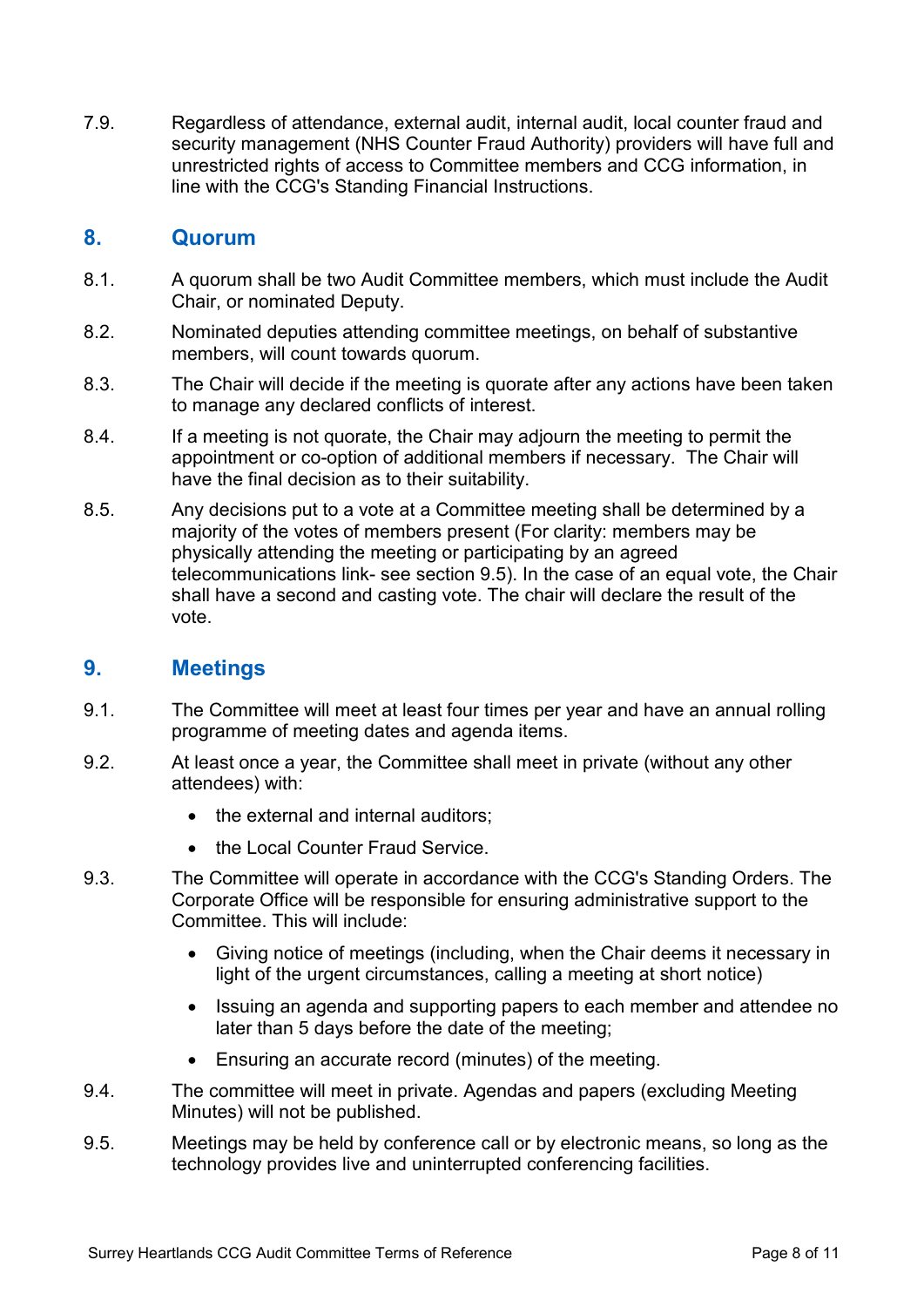- 9.6. With the agreement of the Chair and by exception one or more Members of the Committee may participate in meetings in person or virtually by using video or telephone or web link or other live and uninterrupted conferencing facilities.
- 9.7. An extra meeting of the Committee can be called at the request of the Chair of the Committee, the Accountable Officer, the Chief Finance Officer for the Surrey Heartlands CCGs, the external auditor or the head of internal audit.
- 9.8. Where an extra meeting needs to be scheduled, every endeavour will be made to give at least 10 working days' notice. Notification will be given by email.
- 9.9. Non-members may be required to withdraw from the confidential part of the meeting.
- 9.10. Members of the Committee have a collective responsibility for the operation of the Committee. They will participate in discussion, review evidence and provide objective expert input to the best of their knowledge and ability, and endeavour to reach a collective view.

## **10. Agenda Preparation**

- 10.1. The Committee will develop the forward-looking rolling Agenda programme, maintained by the Corporate Office.
- 10.2. The Chair will prepare the next meeting's agenda with the support from the Corporate Office.

# **11. Managing Conflicts of Interest**

- 11.1. The members of the Committee must comply fully with NHS England Guidance and CCG Policy regarding Conflict of Interest<sup>[2](#page-8-0).</sup>
- 11.2. The Chair is also the Conflict of Interest Guardian.
- 11.3. The Chair is responsible for managing conflicts of interest at a meeting of the committee. If the Chair has a conflict of interest, then another non-conflicted member of the committee is responsible for deciding the appropriate course of action.
- 11.4. At the start of the meeting, the Chair will invite members to declare if they have any conflicts of interest with the business to be conducted, including previously declared interests.
- 11.5. The Chair will decide any necessary course of action to manage a declared conflict of interest as advised by the CCG Conflict of Interest Policy.
- 11.6. Any declared conflicts of interest will be recorded in the minutes along with any action taken, in a form as advised by the CCG Standards of Business Conduct and Conflict of Interest Policy. In summary the information recorded is
	- the name of the person noting the interest:
	- the nature of the interest and why it gives rise to the conflict;

<span id="page-8-0"></span> <sup>2</sup> The Management of Conflicts of Interest is included in the CCGs' Standards of Business Conduct Policy.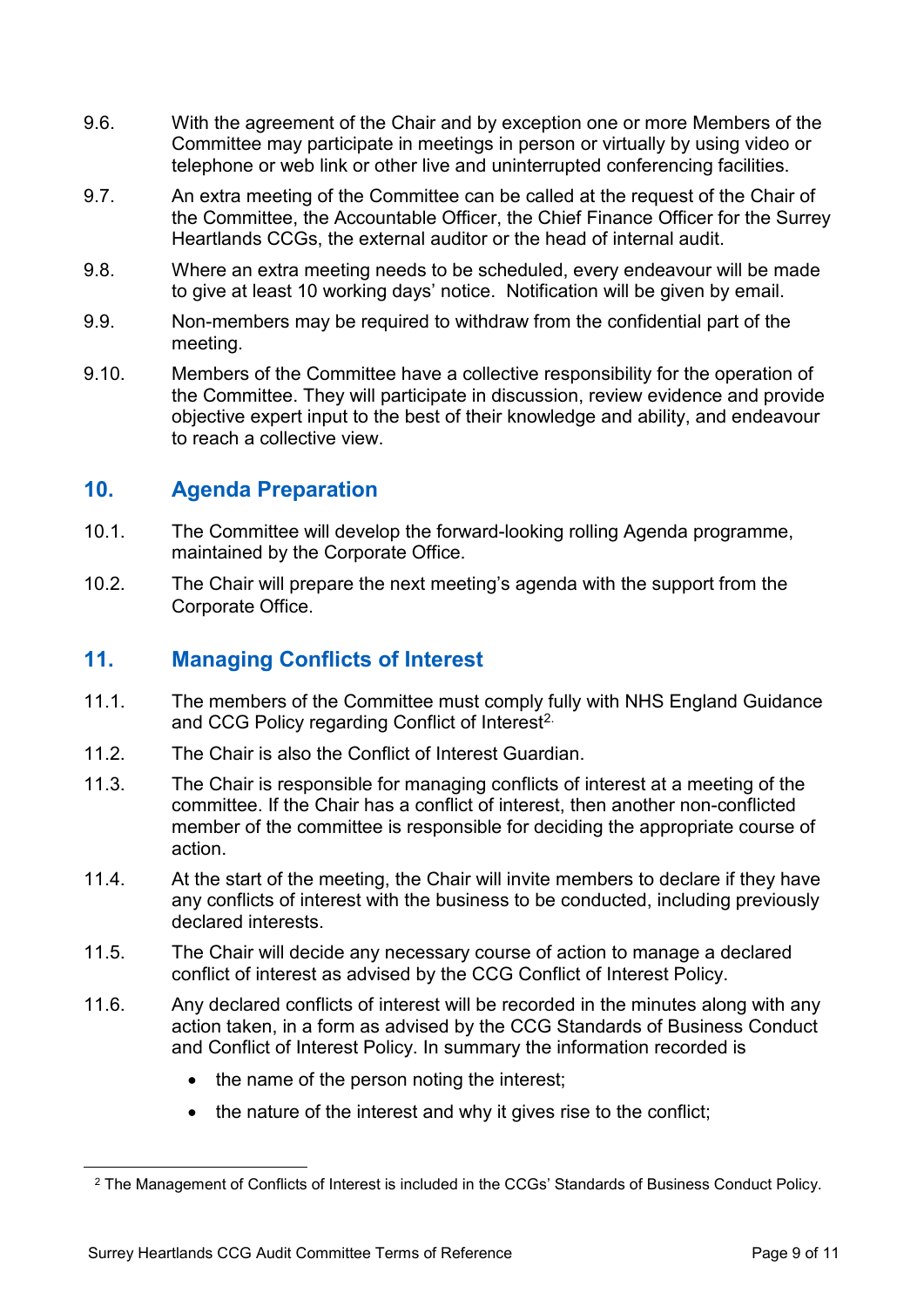- the item of the agenda to which the interest related;
- how it was agreed that the conflict should be managed;
- evidence that the conflict was managed as intended.

## **12. Decision-making**

- 12.1. The aim of the Committee is to achieve consensus decision-making wherever possible.
- 12.2. Each member of the Committee shall have one vote.
- 12.3. If the Chair determines that there is no consensus or one member disputes that consensus has been achieved, a vote will be taken by the Committee members. The vote will be passed with a simple majority the votes of members present. In the case of an equal vote, the Chair shall have a second and casting vote.
- 12.4. The result of the vote will be recorded in the minutes.
- 12.5. All decisions taken in good faith at a meeting of the Committee shall be valid even if there is any vacancy in its membership or, it is discovered subsequently, that there was a defect in the calling of the meeting, or the appointment of a member attending the meeting.

## **13. Emergency/ Chair's action**

- 13.1. The Committee will delegate responsibility for emergency powers and urgent decisions to the Chair (or Deputy Chair, if the Chair is unavailable).
- 13.2. In the event of an urgent decision being required, this shall be taken by the Chair (or Deputy) of the Committee; who must consult at least one other member of the committee who is a member of the Governing Body prior to taking the decision.
- 13.3. Urgent decisions must be reported to the next Committee meeting following the urgent decision for ratification by the full meeting together with a report detailing the grounds on which it was decided to take the decision on an urgent basis and the efforts made to contact the relevant other members of the Committee prior to taking the decision.

## **14. Corporate Office**

- 14.1. The Chief Finance Officer for the Surrey Heartlands CCG will ensure the provision of a Secretary to the meeting who shall attend to take minutes of the meetings and provide appropriate administrative support to the Chair and Committee members.
- 14.2. The Chief Finance Officer for the Surrey Heartlands CCG will be responsible for supporting the Chair in the management of the Committee's business and for drawing the Committee's attention to best practice, national guidance and other relevant documents as appropriate.
- 14.3. The Secretary will ensure minutes of the Committee will be presented to the next meeting for formal sign off and made available on the CCG's website (by